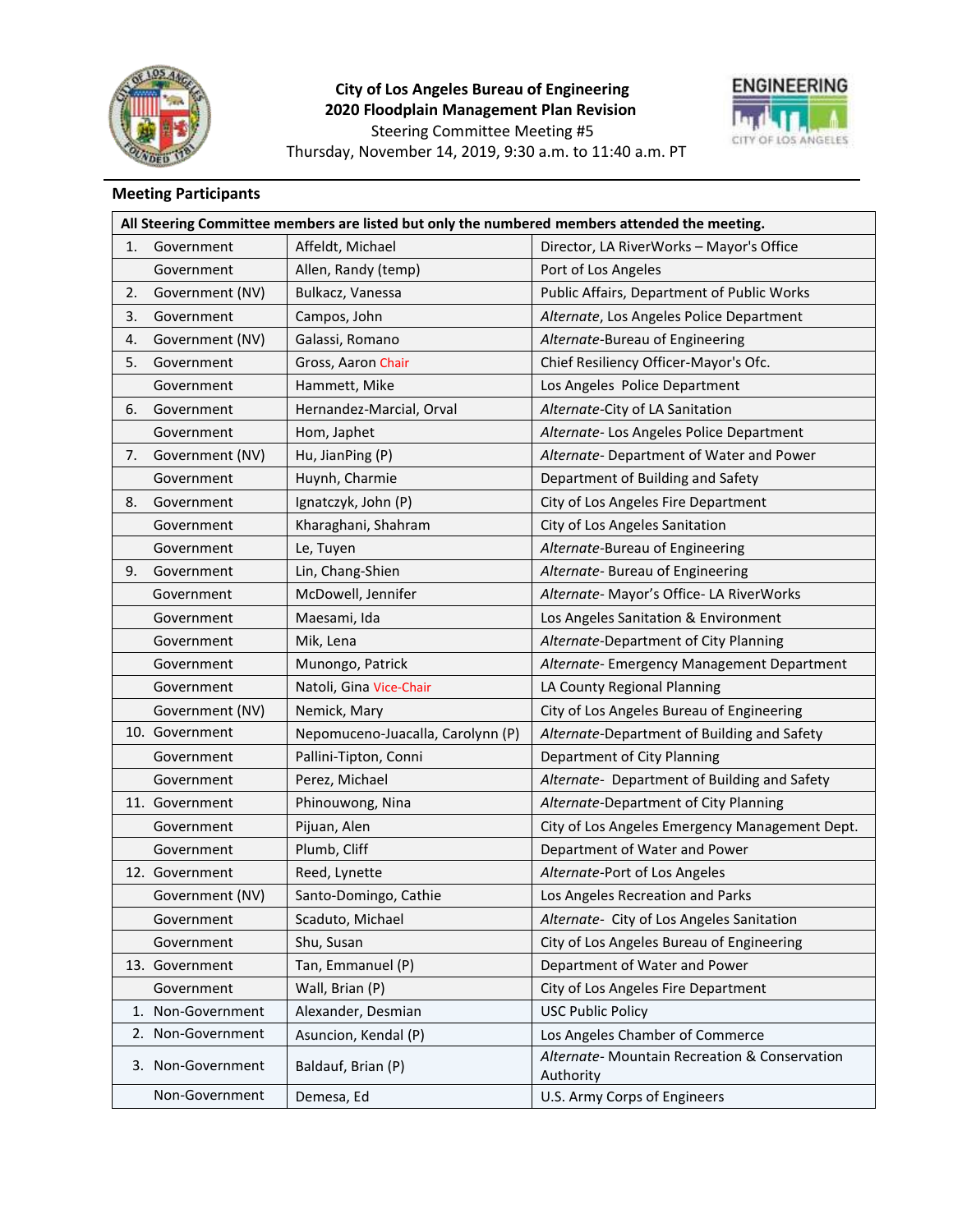

| 4. Non-Government   | Ellis, Andre (P)       | CSULA Geosciences & Environment                                |
|---------------------|------------------------|----------------------------------------------------------------|
| Non-Government      | Garcia-Ruiz, Joselito  | Alternate-Red Cross of Greater Los Angeles                     |
| Non-Government      | Gonez, Manny           | Friends of the Los Angeles River                               |
| 5. Non-Government   | Greenspan, Mike (P)    | Resident                                                       |
| 6. Non-Government   | Griego, Liliana        | Alternate-Friends of the Los Angeles River                     |
| 7. Non-Government   | McOmber, Britta (P)    | <b>UCLA Luskin School of Public Affairs</b>                    |
| Non-Government      | Miranda, Solomon       | CA Department of Water Resources                               |
| Non-Government      | Rascon, Sarah          | Mountains Recreation & Conservation Authority                  |
| 8. Non-Government   | Robinson, Alex         | <b>USC Landscape Architecture</b>                              |
| 9. Non-Government   | Tran, Larry (P)        | Alternate- Los Angeles County Flood Control<br><b>District</b> |
| 10. Non-Government  | Underwood, Scott       | Red Cross of Greater Los Angeles                               |
| Non-Government      | Vivanti, John          | Alternate- U.S. Army Corps of Engineers                        |
| Non-Government      | Wood, Patricia         | Los Angeles County Flood Control District                      |
| 1. Team Support     | Artz, Ira              | Tetra Tech, Inc.                                               |
| 2. Team Support     | Flaner, Rob            | Tetra Tech, Inc.                                               |
| 3. Team Support     | Hernandez, Lorena (P)  | <b>KPA</b>                                                     |
| <b>Team Support</b> | Herrera, Thelma        | <b>KPA</b>                                                     |
| 4. Team Support     | Padilla, Katherine (P) | <b>KPA</b>                                                     |
| 5. Team Support     | Parker, Steve          | Tetra Tech, Inc.                                               |
| 6. Team Support     | Schloss, Melissa (P)   | Tetra Tech, Inc.                                               |
| <b>Team Support</b> | Subbio, Tony           | Tetra Tech, Inc.                                               |
| <b>Team Support</b> | Suh, Cindy             | <b>KPA</b>                                                     |

(NV) = non-voting member, or member with duplicate organizational attendance this month

(P) = attendance by phone

# **Planning Process**

# **Welcome and Introductions**

Nina Phinouwong welcomed attendees, and everyone introduced themselves. Craig Lapuley, a City of LA disaster consultant, also attended and was introduced by Aaron Gross.

# **Review Agenda**

Rob Flaner, Tetra Tech welcomed attendees and provided time for attendees to review the agenda and make any final edits. No edits were requested.

# **Approve SC Meeting #4 Summary**

Rob Flaner asked the SC if they had any edits to the October 10, 2019 meeting summary. No edits were requested.

*MOTION by Scott Underwood to approve the October 10, 2019 meeting summary and second by Mike Greenspan. Motion carried unanimously.*